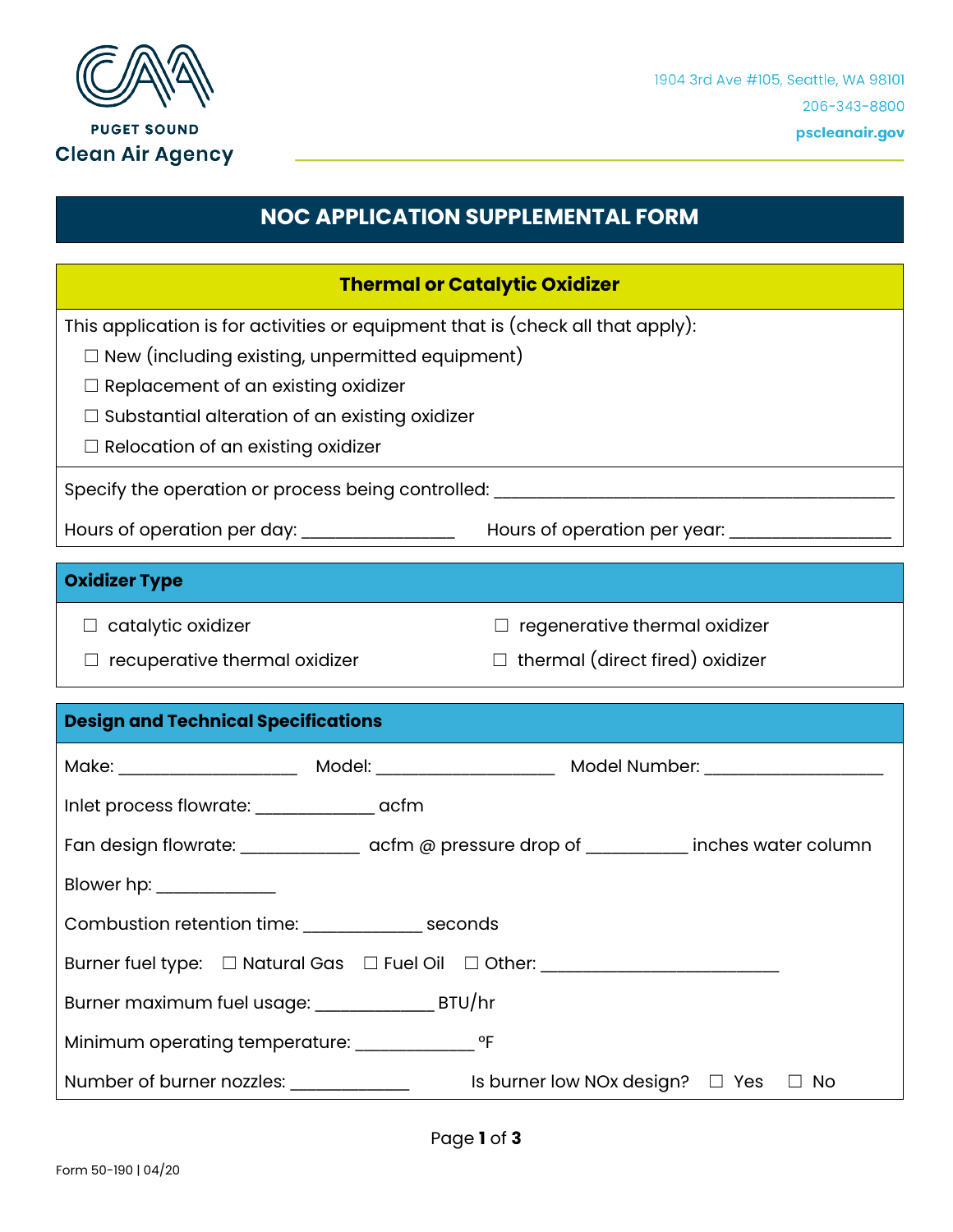#### Thermal or Catalytic Oxidizer

| <b>For Catalytic Oxidizers</b>                                                          |                             |
|-----------------------------------------------------------------------------------------|-----------------------------|
| Catalyst material: $\Box$ Precious metal $\Box$ Ceramic $\Box$ Base metal $\Box$ Other: |                             |
| Volume of catalyst: cubic feet per layer                                                | # of layer of beds:         |
| Temperature rise across catalyst: Temperature rise across catalyst:                     | Expected catalyst lifetime: |
| Describe catalytic cleaning and replacement procedures and frequency:                   |                             |
|                                                                                         |                             |

### **For Regenerative Thermal Oxidizers**

Number of chambers: \_\_\_\_\_\_\_\_\_\_\_\_\_\_\_\_\_\_\_\_\_\_\_Chamber dimensions: \_\_\_\_\_\_\_\_\_\_\_\_\_\_\_\_\_

## **For Direct-Fired or Recuperative Thermal Oxidizers**

Combustion chamber dimensions:

| <b>Stack Parameters</b>                     | <b>Building Dimensions of Project Location</b>         |
|---------------------------------------------|--------------------------------------------------------|
| Exhaust stack parameters:                   |                                                        |
| Stack diameter: inches                      | Building Width ______________ ft                       |
| Stack height above ground: ___________ feet | Building Length _____________ ft                       |
| Exhaust airflow: _____________ scfm         | Stack damper/rain guard:                               |
| Exhaust Temperature: ___________ °F         | $\Box$ None $\Box$ Hexagonal $\Box$ Stack within stack |
|                                             | $\Box$ Butterfly $\Box$ Inverted Cone                  |
|                                             | $\Box$ Other (specify): ___________                    |

# **VOC Emissions** Maximum inlet VOC emissions: \_\_\_\_\_\_\_\_\_\_ ppm or lbs/hr Maximum NOx emissions: \_\_\_\_\_\_\_\_\_\_ ppm or lb/hr Maximum outlet VOC emissions: \_\_\_\_\_\_\_\_\_\_ ppm or lbs/hr Maximum CO emissions: \_\_\_\_\_\_\_\_\_\_ ppm or lb/hr